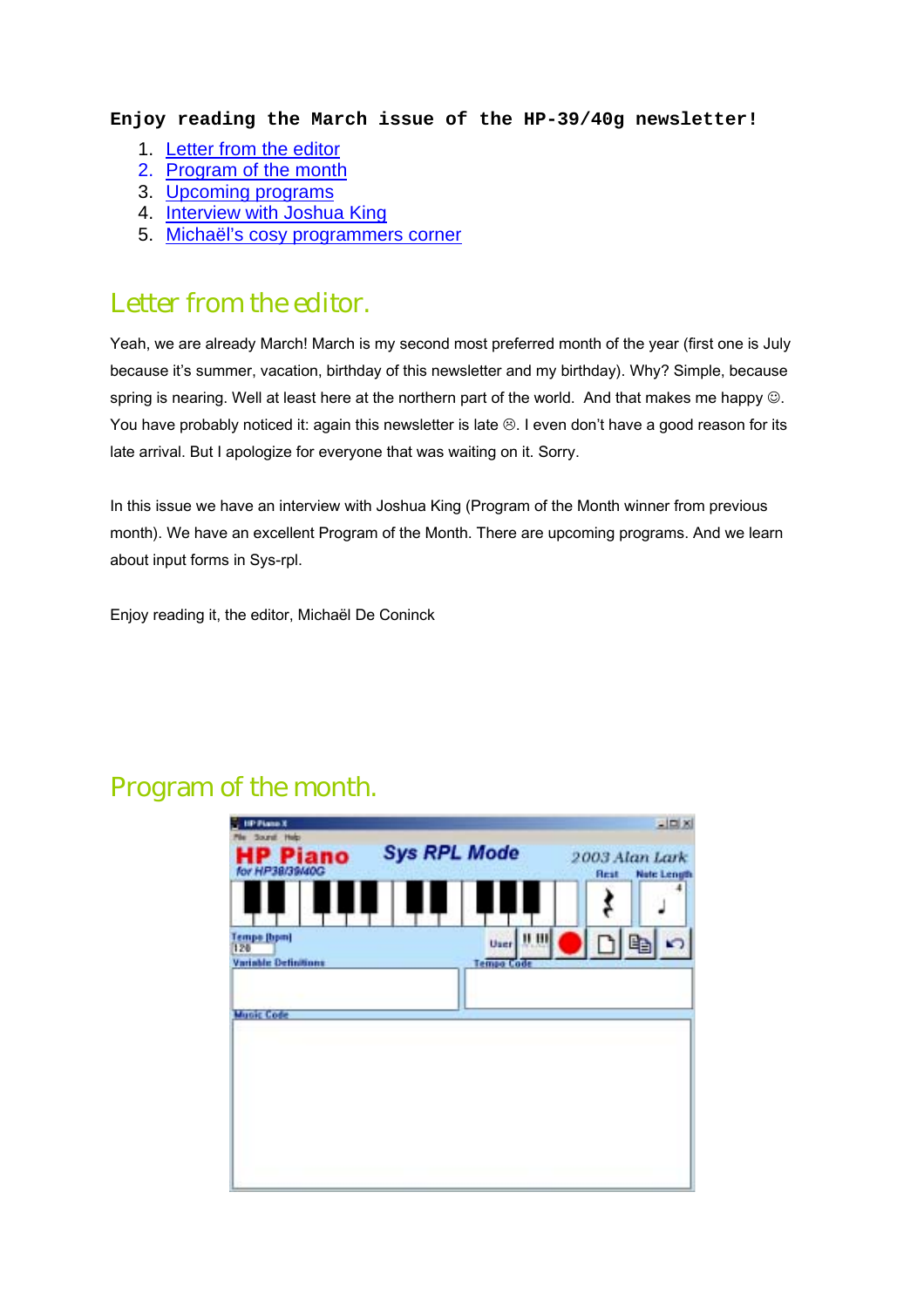<span id="page-1-0"></span>The program of this month is 'HP-Piano X'. Something I'm very glad about! This version features: Sys-RPL support! Real-time recording! Keyboard input! And also some small improvements over the last version. This program is (if you ask me) A MUST if you want to do something with music on your HP-38/39(+)/40g. I love it and use it every time when I make music in my games/aplets (hopefully you see the result of that very soon). When I saw an email with the title 'HP PIANO X IS HERE!!!!' in my inbox, I was so happy, you can't even imagine. Alan you did a very, very good job with this version. E.g.: If you now press on the Note Length key you see the rest and the length of the note, such seen as on a score. There is Sys-rpl support. You can now use the keyboard if you prefer it over the mouse to select notes. And there is real-time support.

#### Specs:

System: HP-38/39(+)/40g. Author: Alan Lark Download where: <http://www.hphomeview.com/zipfiles/hppianox.zip>

## Upcoming programs.

Not really upcoming, but worth mentioning. I've released blackjack and who wants to become a euro millionaire. You can download it on hpcalc.org or hphomeview.com. For the French readers of this newsletter there is a French version (translated by HP Monsieur) on hp-network.com.

The advantage of being late! U-lib 0.0 is released!!! Why 0.0? Because its author didn't include all the functions he wanted. It's Open Source so this program is really A MUST for everyone around. Download it on: [http://www.hp-network.com/HP40G/Library/U-Lib%200.0%20-%20BETA.zip](http://www.hp-network.com/HP40G/Library/U-Lib 0.0 - BETA.zip)

Joshua King is working on a development kit for the HP-39(+)/40g (hp-basic).

I wouldn't be me if I wouldn't announce new projects again. Two new secret projects (games) are coming to the HP-39/40g<sup>o</sup>.

By the way you may also vote on which game I have to finish first. SimCity 2004, Enslaver or Dragonall Z: The Golden Tournament. To make the choice a little bit easier I've put some screenshots beneath. If you have made your choice write me an email.

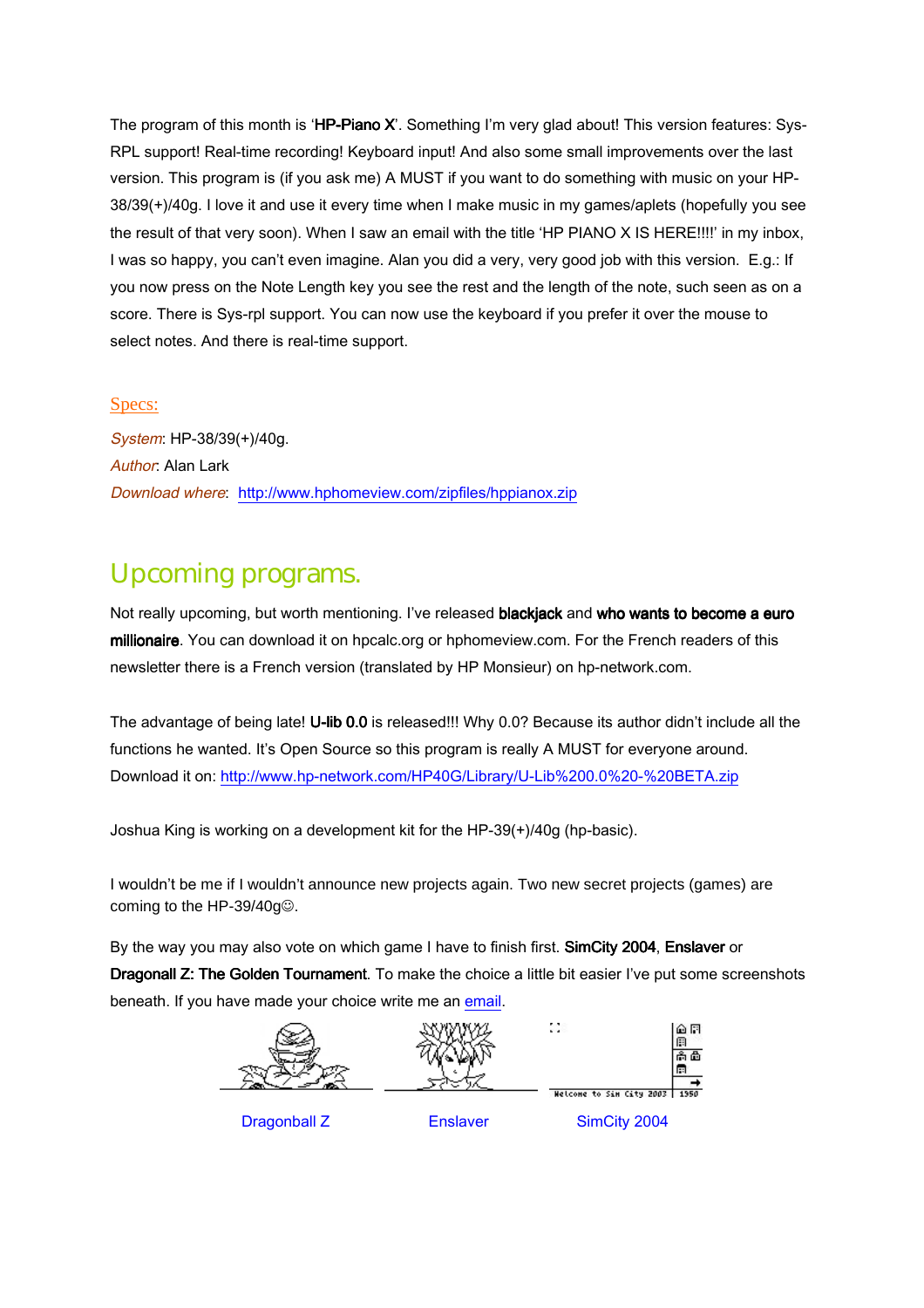# <span id="page-2-0"></span>Interview with Joshua King.

| <b>Interview</b> |                                                                                                                                                                                                                                                                                                                                                          |
|------------------|----------------------------------------------------------------------------------------------------------------------------------------------------------------------------------------------------------------------------------------------------------------------------------------------------------------------------------------------------------|
| Michaël          | How old are you, and what of education do you have?                                                                                                                                                                                                                                                                                                      |
| Joshua           | I'm 19 years old, and I finished high school two years ago. I'm currently studying towards<br>a Software Engineering degree at the University of Western Australia.                                                                                                                                                                                      |
| Michaël          | Where do you live?                                                                                                                                                                                                                                                                                                                                       |
| Joshua           | I live in a suburb of Perth, Western Australia.                                                                                                                                                                                                                                                                                                          |
| Michaël          | What calculators do you own?                                                                                                                                                                                                                                                                                                                             |
| Joshua           | I own both a HP38G and a HP39G.                                                                                                                                                                                                                                                                                                                          |
| Michaël          | What was the first program you ever wrote?                                                                                                                                                                                                                                                                                                               |
| Joshua           | On the calculators, the first (usable) program that I wrote was a random number<br>generator, basically rolling a six-sided dice. There's a version of this still on my web-site.                                                                                                                                                                        |
| Michaël          | What do you use your calculator for the most?                                                                                                                                                                                                                                                                                                            |
| Joshua           | Mostly I wrote programs (the user-level kind) and doing maths work at high school.                                                                                                                                                                                                                                                                       |
| Michaël          | Why did you start programming calculators and how did you learn it?                                                                                                                                                                                                                                                                                      |
| Joshua           | I had always tinkered with programming on computers, and so when I got my graphics<br>calculator one of the first things I did was start programming it. I learned by reading the<br>somewhat obscure manual (!) and also by reading other's code to learn new things.                                                                                   |
| Michaël          | Are there any programmers you admire?                                                                                                                                                                                                                                                                                                                    |
| Joshua           | Not really, I haven't actually met many or got involved in the 'cult' side of it all, but in<br>saying so all of the programmers of the HP's are friendly and helpful and comp.sys.hp48 is<br>a great community. Jordi's Ticking Clock is amazing though -- that's my favourite HP<br>program, I only wish it was around when I had more time to use it. |
| Michaël          | Are there any programmes you want to see on your calculator?                                                                                                                                                                                                                                                                                             |
| Joshua           | I know games always go down well, and I'm a Java freak so I have visions of there one<br>day being an implementation of J2ME (the mobile phone version of Java) running on the<br>calculators, but I have nowhere near enough experience to pull that off.                                                                                               |
| Michaël          | Any future projects?                                                                                                                                                                                                                                                                                                                                     |
| Joshua           | At the moment I really just want to finish my development kit project -- it's almost there<br>but it's pretty big, then my focus will return to finishing my degree. After that, who<br>knows?                                                                                                                                                           |
| Michaël          | What do you see for the future of HP?                                                                                                                                                                                                                                                                                                                    |
| Joshua           | The HP community is a really tight and loyal bunch, so they have a good future, but I<br>think HP is losing its grip on the high school market, especially here in Australia, so the<br>high-end calculators (48/49 series) will become the dominant focus for HP. (This is my<br>totally unqualified opinion!)                                          |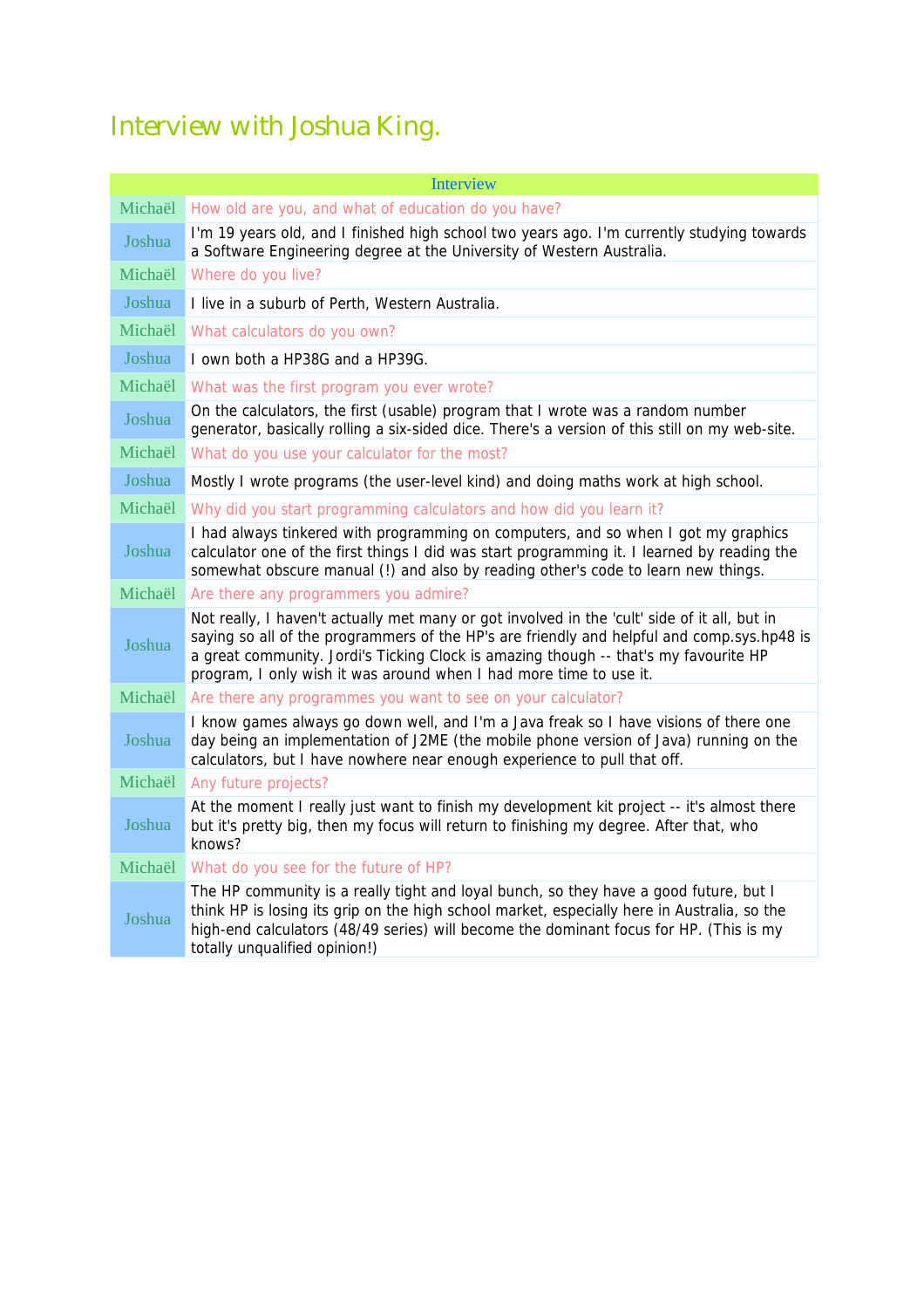## <span id="page-3-0"></span>Michaël's cosy programmers' corner.

Hi this month it's part 1 about input forms. Let's begin:

Everyone who has programmed in HP-Basic knows that input forms needs a lot of arguments. Well then do I have good news for you! In Sys-rpl you need even MORE arguments to make an input form (that's my humour I guess©). And I'm not talking about one or two more, but quite a lot more...

But don't go running away now, just because of that. You have to see it from the positive side. The Sys-Rpl input form is much more versatile than the HP-Basic one (lists, strings, etc. you can put more text on the screen and have much more control over the input form etc.). Anyway let's begin:

Make an aplet with the name 'input form' and as file name 'inputform' in WSR 1.1b. Scroll down till the beginning of the program and delete the usual lines.

Input forms exist out of two main parts, namely fields and labels. With labels I mean the text like e.g.: "A is =" and with fields I mean the black boxes where you can enter things. In Sys-rpl, unlike HP-Basic, you can have more fields than labels (and vice versa). In this example where going to make a simple input form, where we are going to enter real values.

We are going to start with defining the labels, where they have to be on the screen, and what they have to say. We are going to place "A is  $=$ " on the coordinates (13,16). So write "A is  $=$ " THIRTEEN SIXTEEN. Now when the input form will be made the text will be somewhere in the middle of the screen.

Now we are going to make a field where we can enter real numbers and only real numbers. We begin with defining the message handler. What is a message handler? Well that is something which we can manipulate the input form (or the particular field) with. E.g.: You can add a 'A…Z' key, change the soft buttons, and much more. But in this example we don't need a message handler (but in a later lesson we will, so don't worry). So we write 'DROPFALSE. This indicates that we don't have a message handler. Now we have to define the X-coordinate, the Y-coordinate, the length of our field, and the height of our field. All of these arguments have to be BINTS. As X-coordinate we take 44. So write BINT44. For the Y-coordinate we do most of the time Y-coordinate of the label - 2. In this case that is 16 – 2 = 14. So we write: BINT14. Of course it's your choice so do whatever you want. Now we have to define the length of the field. Here it's 78 pixels wide. So write: BINT78. And now as a last thing we have to tell the compiler what the height is of the black box. Normally that is nine. But of course that's up to you to decide. Anyway we will write: BINT9. So far we have: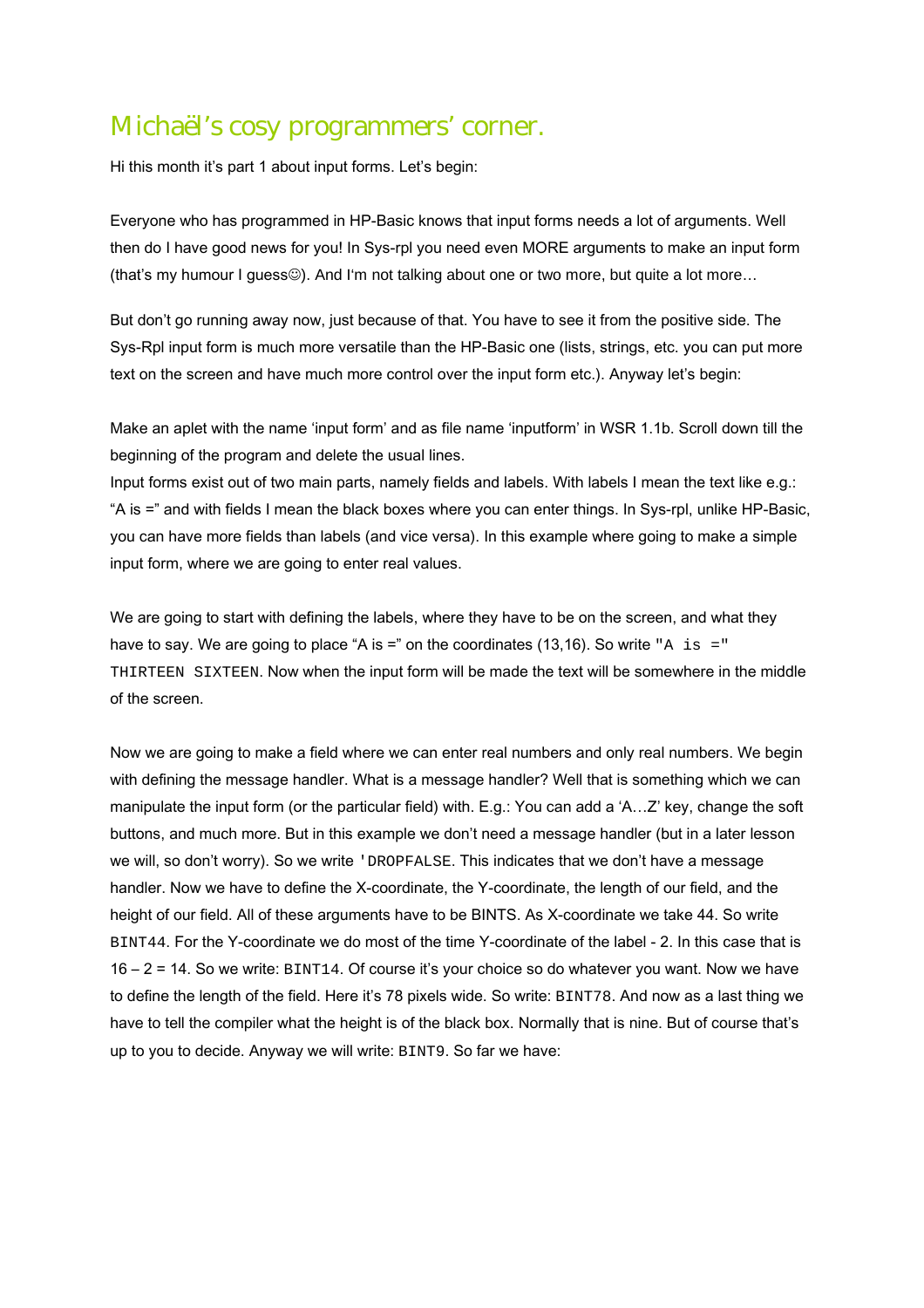```
"A is =" THIRTEEN SIXTEEN 
'DROPFALSE 
BINT44 
BINT14 
BINT78 
BINT9
```
Now we are going to define the type of field we want. We can choose between a field where the user can enter something, the user can enter things or choose out of a list, or the user can only choose out of list with elements. For more information about this I refer to the 'programming in Sys-rpl' document. We are going to make a field where the user can enter something. To do that we simple have to write ONE. Or BINT1 (what you prefer, that is actually the same). Now we say to the input form which things he may allow. We only want to allow real numbers so we write { zERO }. Actually you may also write just ZERO. The { } is actually if you want to allow more than one thing. Like BINTs and reals too. But that is not the case here. Now we define how the field has to decompile the numbers we entered. Using Standard mode (FOUR) or using the current mode (TWO). We use the Standard mode so write FOUR. Now we define the help string the field has to display. "Enter a value for A" will do perfectly in this example. So write: "Enter a value for A.". Now we have to give ChooseData and the ChooseDecompile. Don't ask me what it is. Because I don't know it. I only know that in 90% (probably even more) of the cases it has to be (for both ChooseData and ChooseDecompile) MINUSONE. So write MINUSONE and again MINUSONE. Or write MINUSONE DUP. Now we must say which value the field must have as initial value (when the inputs form is displayed). %1 is a nice value, so lets take %1. After that we have to say which value if del is pressed. Let's take the same value. So  $*1$ . Or write DUP. If you are still with me, your code should look like this:

```
"A is =" THIRTEEN SIXTEEN 
'DROPFALSE 
BINT44 
BINT14 
BINT78 
BINT9 
ONE 
{ERO}FOUR 
"Enter a value for A." 
MINUSONE 
MINUSONE 
& 1DID
```
We are almost there so don't give up now! We are in the ending stadium. We only have to a few thing anymore. Now we have to define how many labels and fields there are. We have one label ('A is=') and one field. So write ONE DUP. We also have to define a message handler that counts for the whole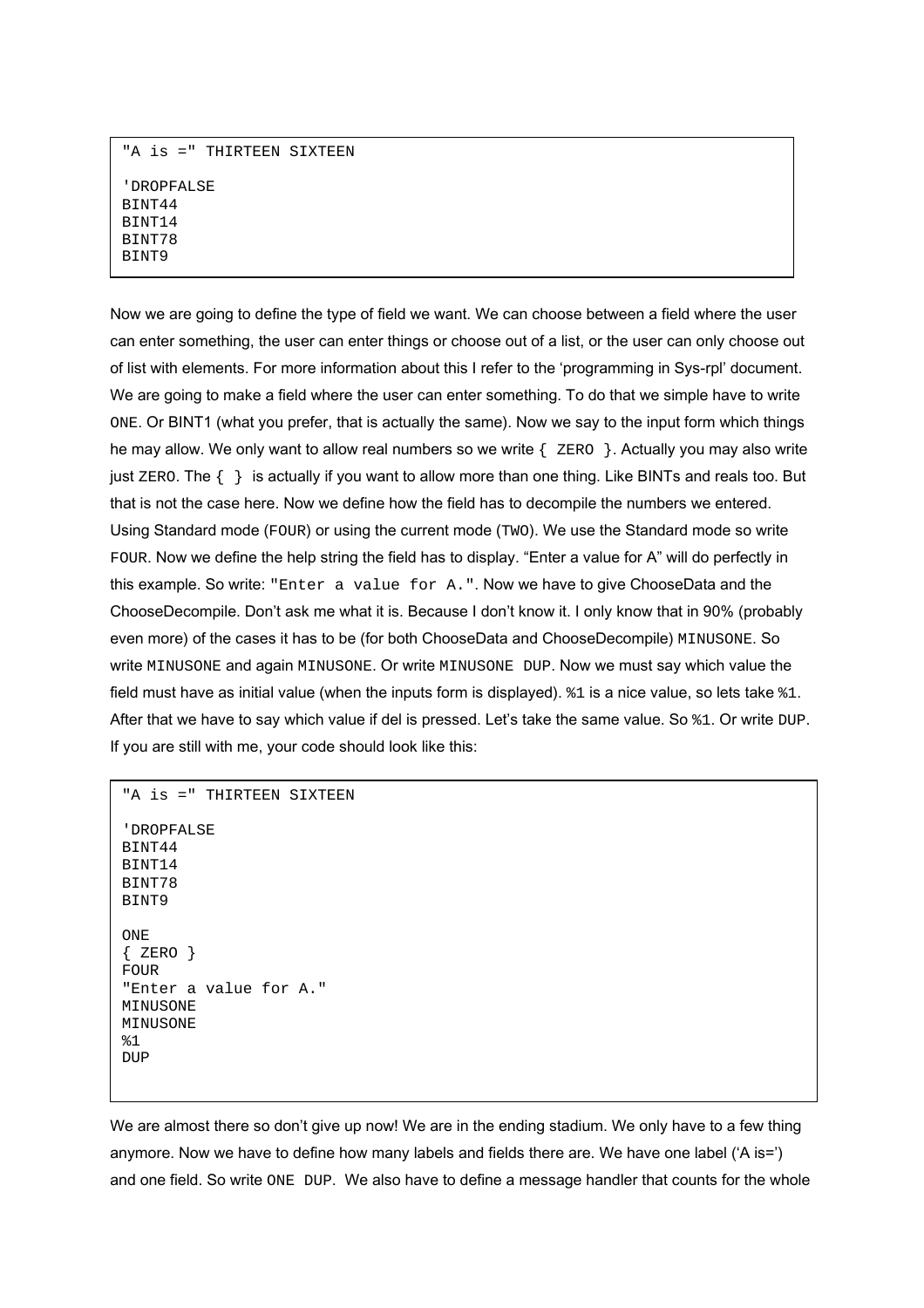input form. But we don't want a message handler so write again: 'DROPFALSE. Now we only have to give our input form a title. Input form is an appropriate title. So let write that: "Input Form". As last we have to write the command that will take all these arguments and make an input form with it. Write: DoInputForm. So we have:

```
"A is =" THIRTEEN SIXTEEN 
'DROPFALSE 
BINT44 
BINT14 
BINT78 
BINT9 
ONE 
{ ZERO } 
FOUR 
"Enter a value for A." 
MINUSONE 
MINUSONE 
81DUP
ONE DUP 
'DROPFALSE 
"Input Form" 
DoInputForm
```
Before we see the result let's do still one thing. What if cancel is pressed? Well let's go to the label Entry. So write NOTcase Entry. Now compile the program and see what you hard work has brought up. The number you've entered is put on the stack so do whatever you want with it. Store it in a variable or do calculations with it. That was it for this lesson. As a finish I will give the whole source with comments.